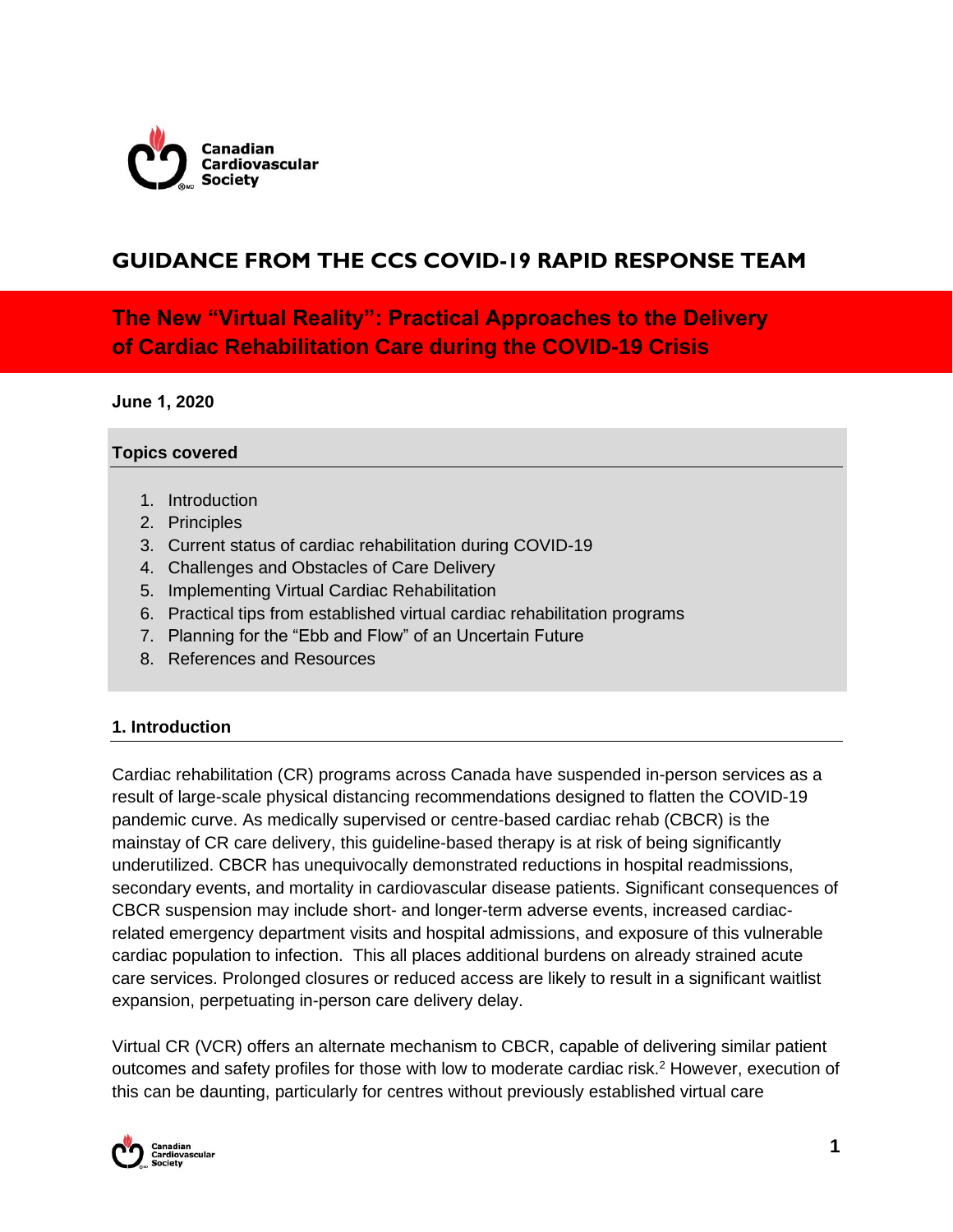programs. Conversely, centres where some home-based/virtual programs are already available, the conversion of all CR participants to VCR brings new challenges, largely around greater resource requirements. A review of the challenges, limitations, and pragmatic guidance on the rapid transition to VCR is outlined below.

## **2. Principles**

- Protect CR staff and patients from undue exposure risk during the COVID-19 pandemic
- Continue CR care delivery during the COVID-19 pandemic to prevent short- and longterm negative impacts on at-risk cardiovascular populations
- Rapidly implement or expand VCR programming to replace lost capacity due to suspension of in-person CBCR services
- Plan for potential capacity growth, based on scalable models of delivery
- Initial focus on collation, utilization and re-purposing of existing resources, equipment, and technology over complex restructuring to allow for rapid deployment
- Adapt VCR programs to ensure care delivery fits the needs of vulnerable populations in a variety of settings, including low-resource, urban and rural
- Develop sustainable and pragmatic VCR programming to address the possibility of prolonged or recurrent restrictions on in-person care, and to improve access to and delivery of CR care during non-pandemic situations
- Ensure virtual care privacy and safety standards pertaining to VCR delivery are reviewed and respected. Utilize available secure technologies

## **3. Current status of cardiac rehabilitation during COVID-19**

Prior to the COVID-19 pandemic, Canadian CR programs fell into one of three categories:

- 1. Those with no pre-existing VCR experience or programs
- 2. Those with several CR components delivered virtually (i.e. 'partial' or 'hybrid' VCR)
- 3. Those with well-established VCR programs integrated into their CBCR programs

Prior to COVID-19, no programs existed as "stand-alone" virtual CR. Patient participation in VCR was determined by eligibility criteria based on risk stratification for cardiac events, and patient factors, such as access to required technology and self-motivation. The majority of programs limited participation to low-moderate risk patients, with higher risk patients enrolled in CBCR. Graded-exercise testing (GXT) informed the risk stratification process.

During the COVID-19 pandemic, up to 50% of all Canadian CR programs have ceased providing any care (unpublished data, personal communication, Dr. Paul Oh). Those that continued adapted to a lack of in-person intake assessments, a potential inability to perform routine GXT risk-stratification, and a lack of in-person exercise monitoring for those deemed to be at "high-risk" of cardiac events. These programs have also innovated using a virtual model to deliver all other CR care components.

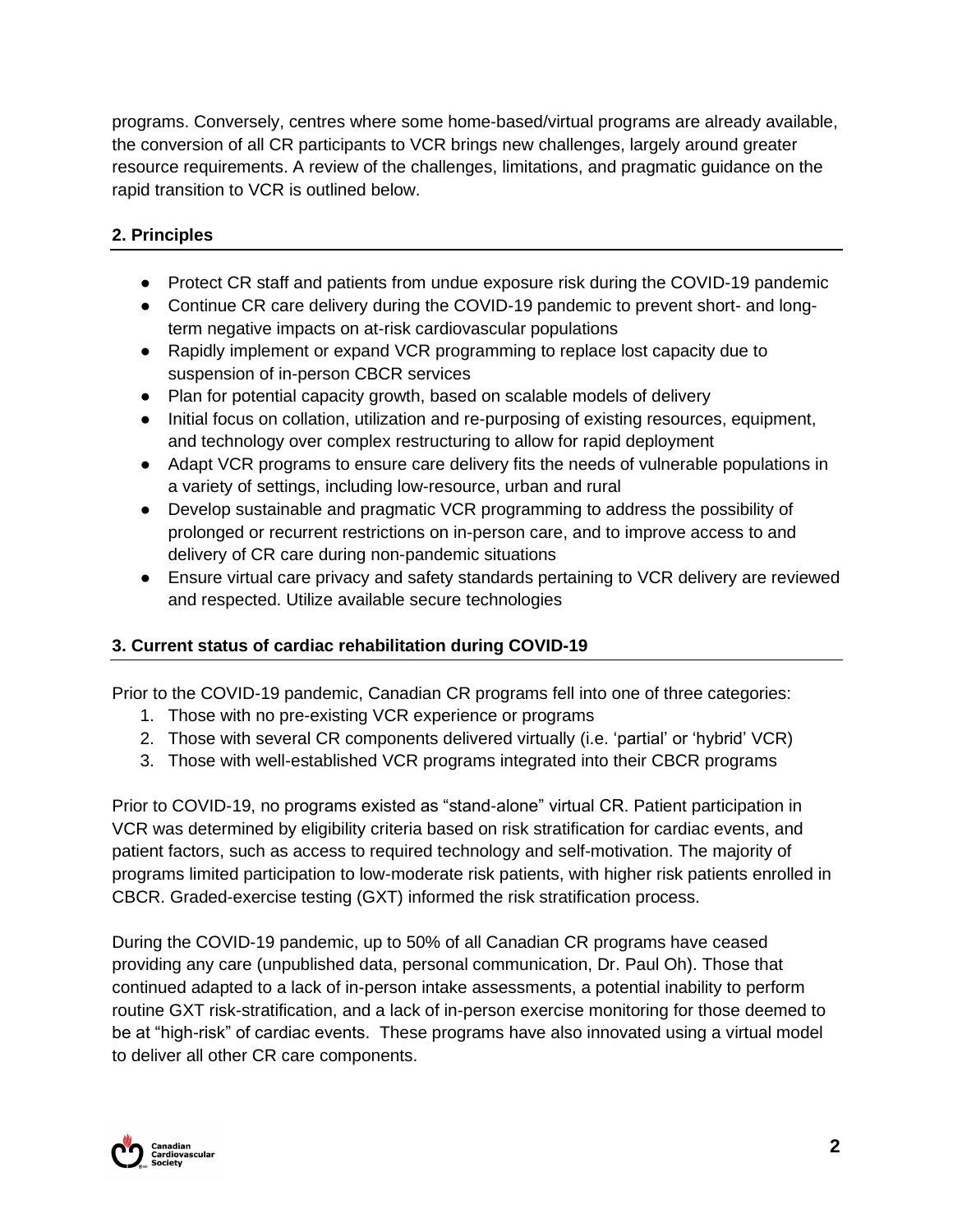The University of Ottawa Heart Institute (UOHI) in Ottawa, and the University Health Network (UHN) in Toronto were reasonably well-equipped for this scenario, due to previously established home and VCR programs. These centres can serve as blueprints, to assist other sites with initial VCR implementation, with readily available online resources.<sup>7,8</sup>

## **4. Challenges and Obstacles of Care Delivery**

Several specific areas of concern surrounding the transition to VCR delivery include:

- a. Implementation Challenges
	- i. Lack of centre and patient experience with VCR delivery
	- ii. Access to affordable, effective required technology
	- iii. Potential CR staff redeployment
- b. Safe and standardized care delivery concerns
	- i. Limited guideline standards to use as benchmarks for implemented VCR programs
	- ii. Lack of evidence for entirely virtual programs (i.e. without access to in-person intake assessments, risk stratification by GXT, and the inclusion of high-risk patients)
	- **iii.** Variable technology platforms and literacy, limiting access to virtual care delivery

### **5. Implementing Virtual Cardiac Rehabilitation (VCR) (Figure 1)**

VCR is home-based cardiac rehabilitation (HBCR) delivered by virtual mechanisms. Virtual care refers to any remotely occurring interaction between patients and their care that utilizes information and communication technologies to facilitate or maximize the quality and effectiveness of care. This includes telephone and video-conferencing communication, email, mail, text or other messaging solutions, smartphone applications, online resources, online platforms, and wearable devices.

## *a) Program Goals*

- *i)* **'***Basic, safe and timely***'** care should initially be prioritized over '*complex and comprehensive*', particularly for those with no previously established virtual program
- *ii)* Once a program is established, focus should shift to ensuring traditional CR care delivery standards are met, protocolized patient assessment and follow-up are defined, and workflow is optimized
- *iii*) Programs should seek resources for supportive technology to enhance care delivery
- *iv)* Programs should embrace the concept of developing sustainable VCR solutions. This will account for care gaps that existed both prior to COVID-19, and account for potential challenges following the pandemic.

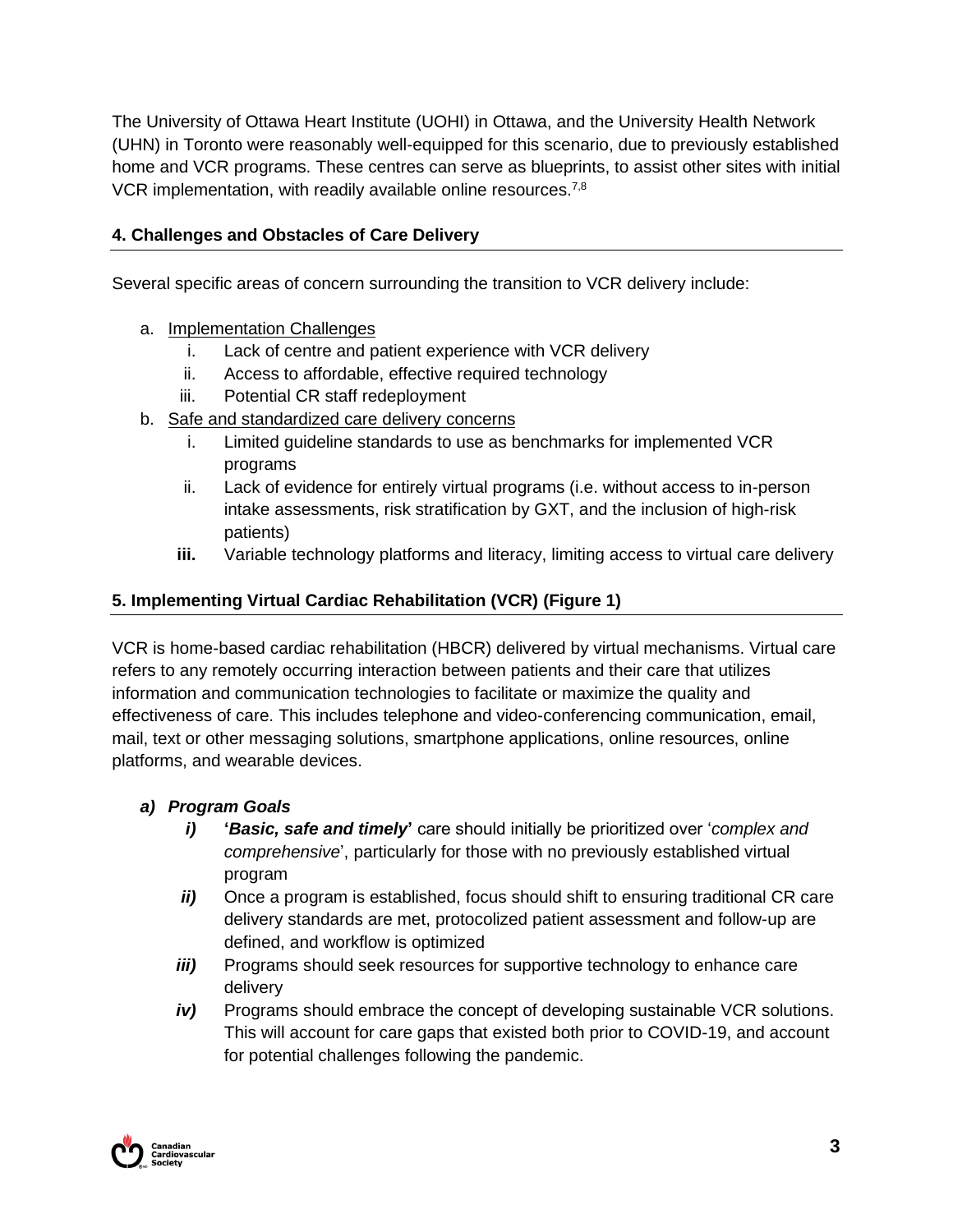*v)* Program evaluation should comprise at a minimum: referral reason, CR intake and discharge dates, and data elements to assess adherence to CACPR Quality Indicators.<sup>5</sup>

## *b) Eligible Patients and Risk Stratification*

- *i*) All patients eligible for conventional CBCR should be considered for participation in VCR in some capacity, ideally including a component of exercise training. This includes patients previously excluded from VCR programs prior to the COVID-19 pandemic
	- Examples include patients at "high-risk" of events, exercise-induced or otherwise, those with limited access to technology, vulnerable populations, the elderly, and those of low socioeconomic status
- *ii)* Risk stratification and exercise prescription remain a challenging aspect of virtual CR delivery.
	- As symptom-limited GXTs may not be available to assist in risk stratification, increased emphasis should be placed on clinical assessment, and alternate methods of obtaining functional capacity to aid in the risk stratification process (i.e. Duke Activity Status Index; selfadministered 6 Minute Walk Test)<sup>6</sup>
	- Exercise prescriptions for home-based exercise should be conservative and titrated slowly, particularly for patients without an intake GXT, and those deemed to be at high-risk. Target the minimal level of physical activity required to obtain the required health benefit
	- Exercise intensity should not exceed moderate while unsupervised
	- Patient education on symptom and intensity assessment is paramount
	- Patient driven intensity assessment can be achieved by HR palpation, use of available wearable HR monitors, and the 'talk-test'<sup>4</sup>
- *iii*) The risk of excluding patients considered high-risk by CR standards should be carefully balanced with potential benefits of appropriately guided participation
- *iv)* The risks and benefits of participation should be discussed, and informed written consent obtained

## *c) Resource Limited and Rural Centers*

- *i*) Programs with limited resources may require regular phone interactions and educational mail-outs
- **ii)** Individual programs may consider purchasing tablets, smart phones or other electronic options for loan to participants to enhance a "one-on one" personal experience

## **6. Practical tips from established virtual cardiac rehabilitation programs**

a) Utilize tip sheets to help staff adjust to delivering their intervention virtually. ie. [https://cacpr.wildapricot.org/resources/Documents/UOHI%20CR%20Home%20Program](https://cacpr.wildapricot.org/resources/Documents/UOHI%20CR%20Home%20Program%20cues.pdf) [%20cues.pdf](https://cacpr.wildapricot.org/resources/Documents/UOHI%20CR%20Home%20Program%20cues.pdf)

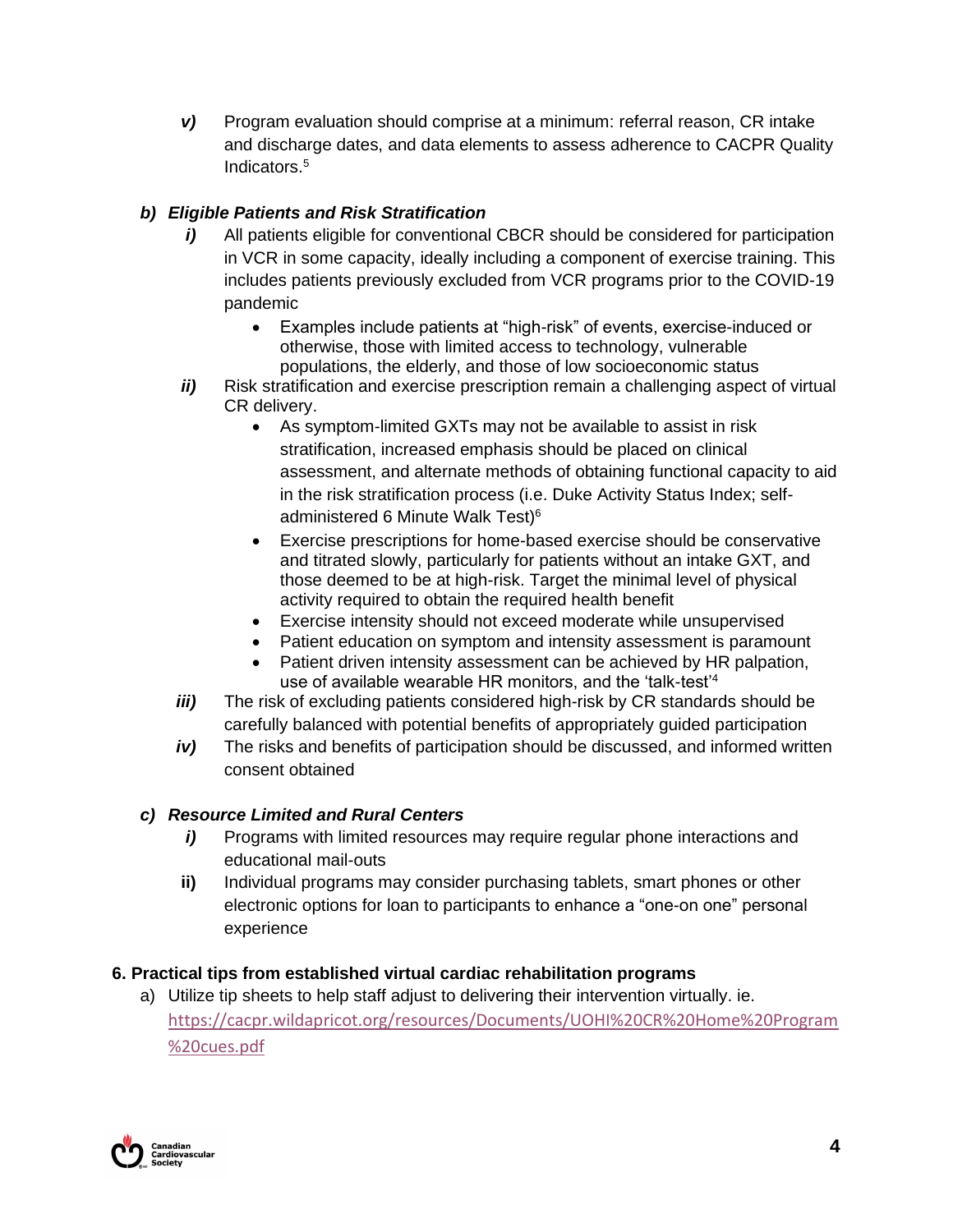- b) Avoid becoming overwhelmed by the multitude of available resources by finding a single, comprehensive, verified online resource for patients and staff <https://pwc.ottawaheart.ca/resources/covid-19>
- c) Encourage patients to attend at a minimum, intake assessments to discuss the merits of virtual CR
- d) Follow a shared decision-making process regarding VCR enrollment to ensure patients understand potential risks and benefits of participating virtually, versus choosing to delay care
- e) Utilize practical approaches to obtaining patient metrics. Examples include remote 6 minute walk test for baseline exercise capacity, having patient use personal scales and blood pressure cuff
- f) Focus initial care on core components (lifestyle risk management, psychosocial support, medical advice, education) and simple exercise prescriptions aimed at encouraging low to moderate intensity physical activity. These goals should be achieved prior to implementing complex technologic virtual care systems, or considering higher intensity activities
- g) Provide group tele-/videoconferencing for educational sessions and patient support, when possible, to reduce resource intensive 1-on-1 sessions
- h) Formalize an evaluation process to assess the merits and efficacy of VCR. This will be enabled by use of CACPR registry software, available free of charge. <https://cardiologica.org/7/?i=cr>

## **7. Planning for the Ebb and Flow of an Uncertain Future**

The COVID-19 pandemic is likely to result in varying degrees of care disruptions in the future. Once a virtual CR program has been established, centers should plan for an ebb and flow of care delivery restrictions due to physical distancing recommendations likely to follow the COVID-19 pandemic trajectory. Restrictions on care will fall into three general categories with each level requiring a specific strategy.

## **Level 1**

Minor restriction in regular services, due to persistent health and societal effects of COVID-19, despite low infection rates

- Programs should plan to *integrate* VCR into CBCR, as it is likely programs may be required to operate at lower capacities to adhere to even low-level restrictions, thereby creating a hybrid model of care delivery
- CR care should be individualized, with varying degrees or virtual and in-person care to optimize the risks and benefits to both patients and healthcare workers
- Elements of the CR intervention, such as initial in-person assessment and exercise stress testing may be available, and should be encouraged assuming appropriate PPE is available

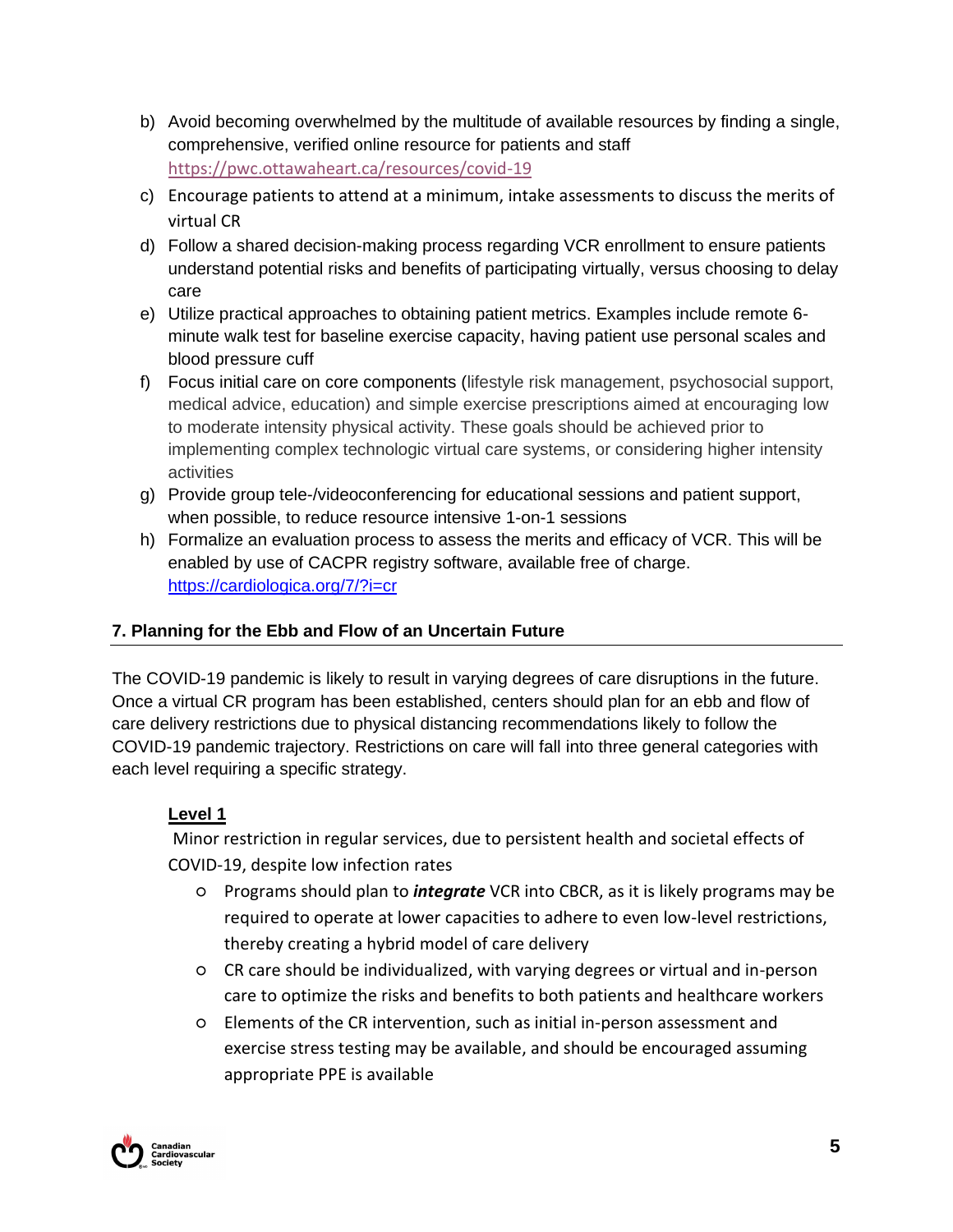## **Level 2**

Major restriction in regular services due to COVID-19 outbreaks or high-risk of potential outbreaks

- Programs should focus on the *improvement and expansion* of VCR
- Alternative methods for key in-person elements such as initial assessment and exercise testing should be sought.

### **Level 3**

Complete inability to provide regular services due to closure of ambulatory facilities or essential staff reassignment

○ Programs should offer a *limited form of VCR*. This may be the provision of educational and care resources, with a focus on a higher degree of patient responsibility and less frequent or minimal care-team interactions

## **8. References and Resources**

- 1. Lavie CJ, Pack QR, Levine GN. Expanding Traditional Cardiac Rehabilitation in the 21st Century. J Am Coll Cardiol. 2020;75:1562-1564.
- 2. Thomas RJ, Beatty AL, Beckie TM, et al. Home-Based Cardiac Rehabilitation: A Scientific Statement From the American Association of Cardiovascular and Pulmonary Rehabilitation, the American Heart Association, and the American College of Cardiology. Circulation. 2019;140:e69- e89.
- 3. Babu AS, Arena R, Ozemek C, Lavie CJ, COVID-19: A Time for Alternate Models in Cardiac Rehabilitation to Take Center Stage, Canadian Journal of Cardiology (2020)
- 4. Reed, J, Pipe A. Practical Approaches to Prescribing Physical Activity and Monitoring Exercise Intensity. Can J Cardiol. 2016(32) 514-522
- 5. Grace SL, Poirier P, Norris CM, et al. Pan-Canadian Development of Cardiac Rehabilitation and Secondary Prevention Quality Indicators. Can J Cardiol. 2014 (30): 945-948
- 6. Arena, R, Myers J, Williams M et al. Assessment of Functional Capacity in Clinical and Research Settings. A Scientific Statement From the American Heart Association Committee on Exercise, Rehabilitation, and Prevention of the Council on Clinical Cardiology and the Council on Cardiovascular Nursing. Circulation. 2007 (116): 329-343
- 7. University of Ottawa Heart Institute: [https://ottawaheart.ca/patients-visitors/tools-and](https://ottawaheart.ca/patients-visitors/tools-and-resources/cardiac-rehabilitation-guides)[resources/cardiac-rehabilitation-guides](https://ottawaheart.ca/patients-visitors/tools-and-resources/cardiac-rehabilitation-guides)
- 8. University Health Network- Cardiac College: https://www.healtheuniversity.ca/en/cardiaccollege
- 9. Canadian Association of Cardiovascular Prevention and Rehabilitation: https://www.cacpr.ca/COVID-19
- 10. <https://www.healtheuniversity.ca/en/cardiaccollege>
- 11. <https://cardiologica.org/7/?i=cr>

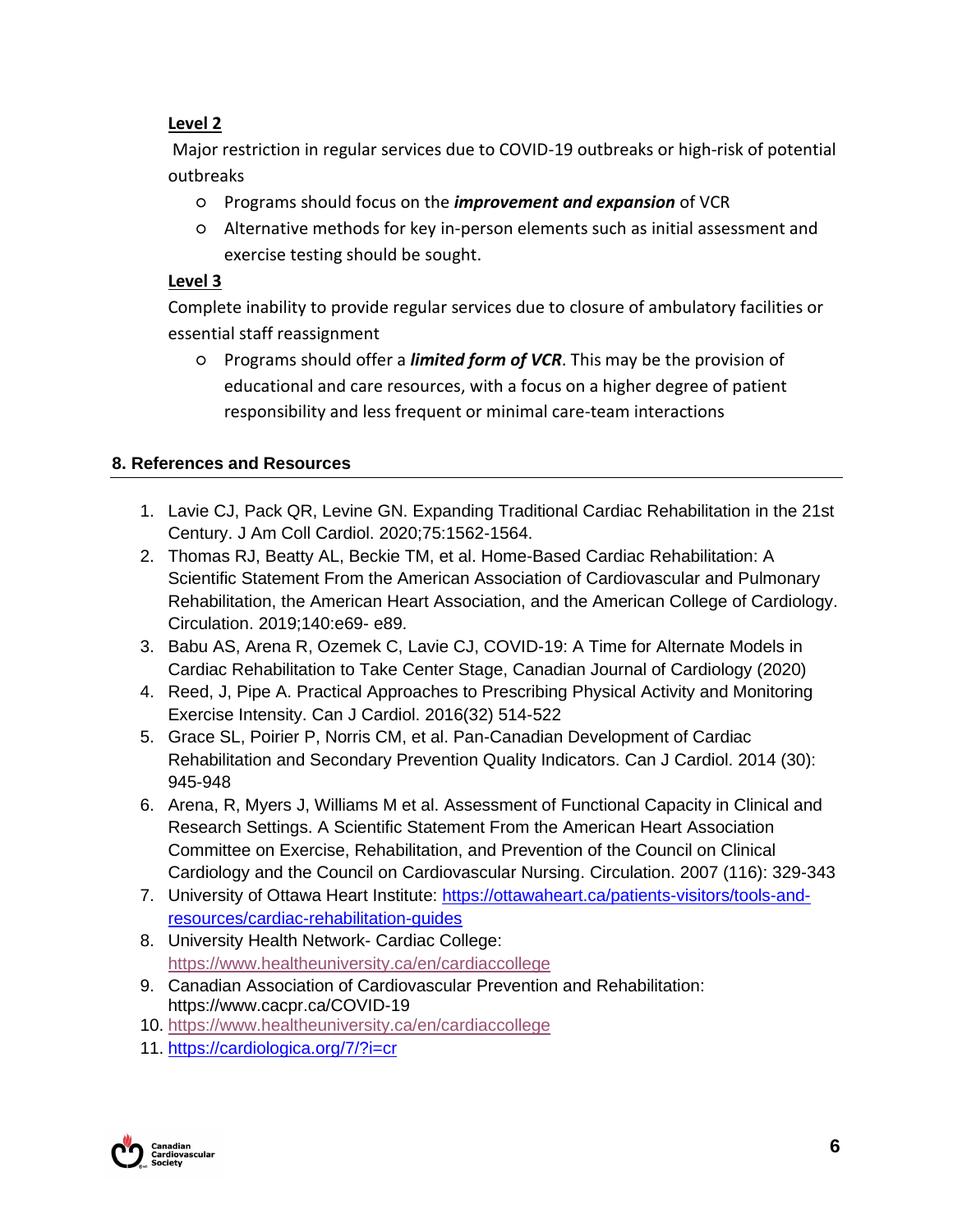12. ESC/EAPC Cardiac Rehabilitation during COVID-19: https://www.escardio.org/Education/Practice-Tools/CVD-preventiontoolbox/recommendations-on-how-to-provide-cardiac-rehabilitation-activities-during-the-c



#### Figure 1: The "Steps" of Virtual Cardiac Rehab Delivery

Nathaniel Moulson, David Bewick, Tracy Selway, Jennifer Harris, Nelville Suskin, Paul Oh, Thais Coutinho, Gurmeet Singh, Chi-Ming Chow, Brian Clarke, Simone Cowan, Christopher B. Fordyce, Anne Fournier, Kenneth Gin, Anil Gupta, Sean Hardiman, Simon Jackson, Yoan Lamarche, Benny Lau, Jean-François Légaré, Howard Leong-Poi, Samer Mansour, Ariane Marelli, Ata ur Rehman Quraishi, Idan Roifman, Marc Ruel, John Sapp, Gary Small, Ricky Turgeon, David A. Wood, Shelley Zieroth, Sean Virani, Andrew D. Krahn

### **Affiliation:**

Nathaniel Moulson, Simone Cowan, Christopher Fordyce, Kenneth Gin, Benny Lau, Sean Virani, David Wood, Andrew Krahn: Centre for Cardiovascular Innovation, Division of Cardiology, University of British Columbia, Vancouver, BC, Canada

Tracy Selway, David Bewick and Jean-François Légaré, New Brunswick Heart Centre, Saint John, NB

Jennifer Harris, Thais Coutinho, Marc Ruel and Gary Small: University of Ottawa Heart Institute, Ottawa, Ontario, Canada

Nelville Suskin: Western University, London, Ontario, Canada

Paul Oh: University Health Network, University of Toronto, Toronto, Ontario, Canada

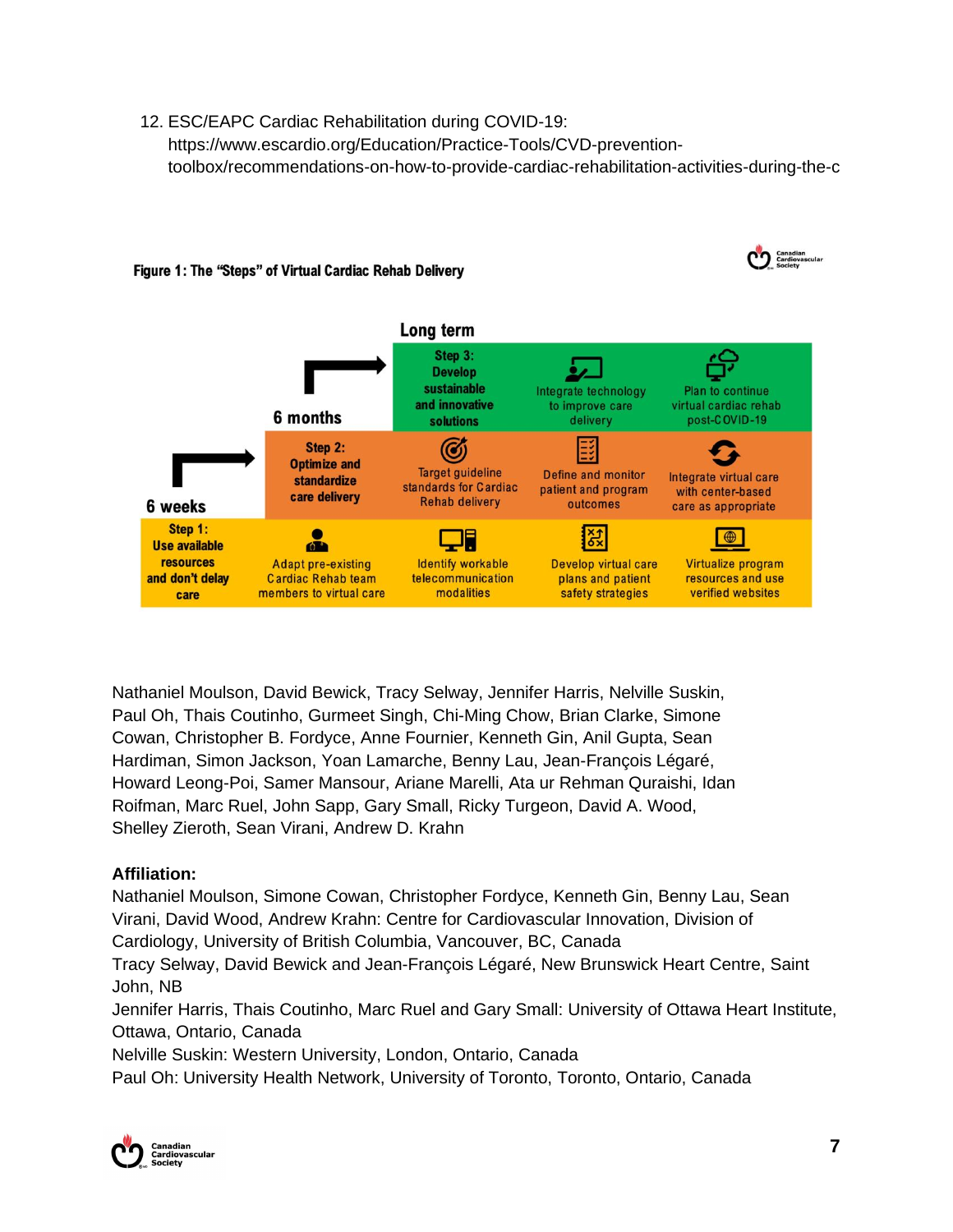Gurmeet Singh: Mazankowski Alberta Hearth Institute, Departments of Critical Care Medicine and Surgery, Division of Cardiac Surgery, University of Alberta, Edmonton, AB, Canada Chi-Ming Chow and Howard Leong-Poi: Division of Cardiology, St. Michael's Hospital, University of Toronto, Toronto, ON, Canada

Brian Clarke: Libin Cardiovascular Institute, Department of Cardiac Sciences, University of Calgary, Calgary, AB, Canada

Anne Fournier, CHU Sainte-Justine, Université de Montréal, Montreal, Quebec, Canada Anil Gupta, Trillium Health Partners, University of Toronto, Mississauga Ontario, Canada Sean Hardiman, Cardiac Services BC, Provincial Health Services Authority, Vancouver, BC Simon Jackson, Ata Quraishi and John Sapp: QEII Health Sciences Center, Division of Cardiology, Dalhousie University Halifax, Nova Scotia, Canada

Yoan Lamarche: Department of Surgery, Montreal Heart Institute, Université de Montréal, Montreal, Quebec, Canada

Samer Mansour, Dept. of Medicine, Centre Hospitalier de l' Université de Montréal, Université de Montréal, Montreal, Quebec, Canada

Ariane Marelli: McGill University Health Center, Department of Medicine, McGill University, Montreal, Quebec, Canada

Idan Roifman: Schulich Heart Program, Sunnybrook Health Sciences Centre, Toronto, ON, Canada.

Ricky Turgeon: Faculty of Pharmaceutical Sciences, University of British Columbia, Vancouver, BC, Canada.

Shelley Zieroth, University of Manitoba, Winnipeg, MB, Canada

### **Corresponding Author:**

Dr David Bewick, 299 Metcalf Street Saint John, New Brunswick E2K 4P8 Canada Tel. þ1-506-633-2099 Fax: þ1-506- 633-1487 E-mail: [bewickd@nbnet.nb.ca](mailto:bewickd@nbnet.nb.ca)

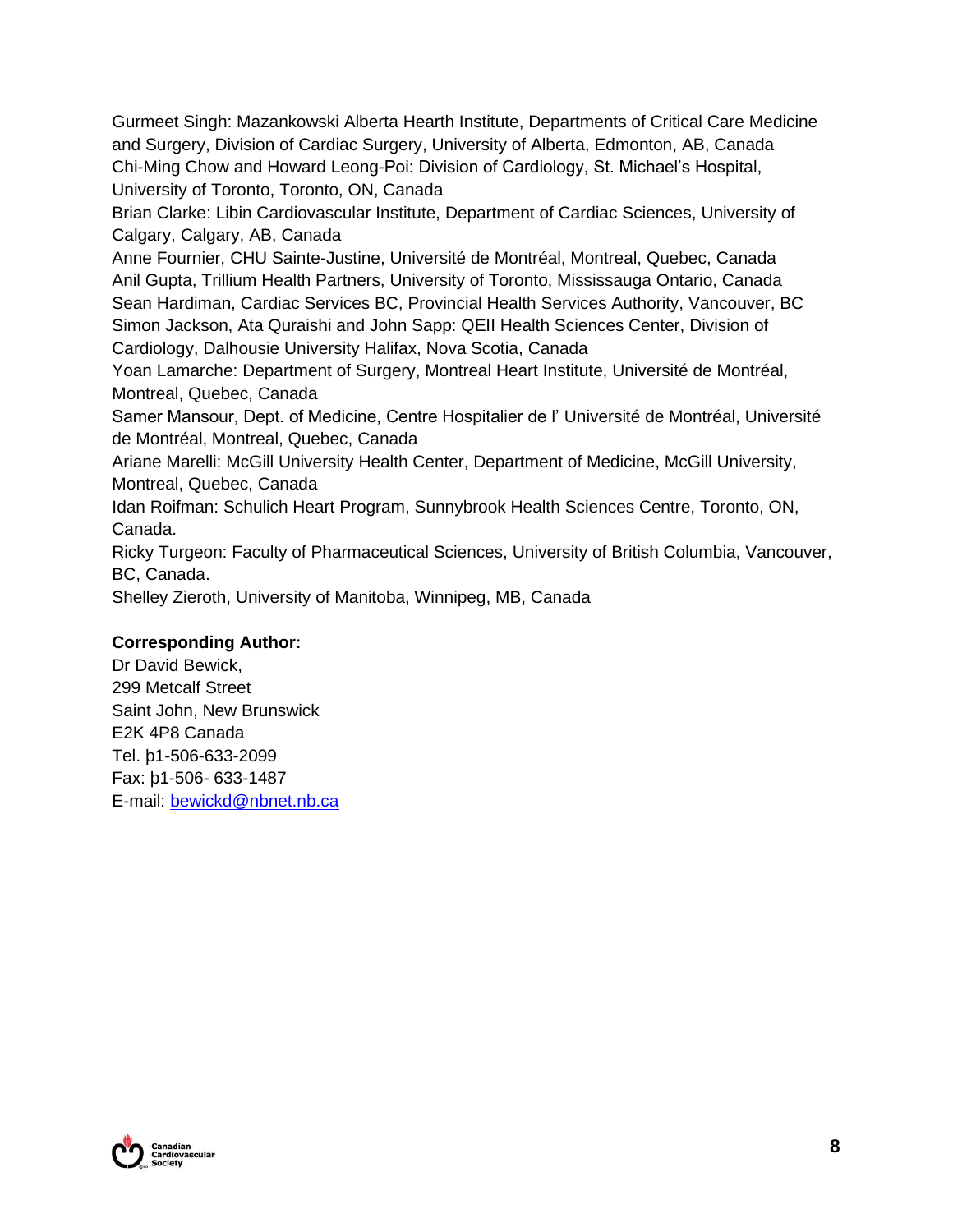

**Our new "virtual reality"** 

### **Practical approaches to delivering cardiac rehabilitation during COVID-19 from the CCS COVID-19 Rapid Response Team**

**June 1, 2020**

## **What is "virtual cardiac rehabilitation"?**

Virtual cardiac rehabilitation (or VCR) is home-based cardiac rehabilitation (HBCR) delivered by virtual mechanisms. Virtual care refers to any remotely occurring interaction between patients and their care that uses communication technologies to facilitate or maximize the quality and effectiveness of care. This includes telephone and video-conferencing communication, email, mail, text or other messaging solutions, smartphone applications, online resources, online platforms and/or wearable devices.

## **Setting up your virtual cardiac rehabilitation program: Guidance for Clinicians**

## **1. Determine the GOALS of your virtual cardiac rehabilitation program**

#### **In the beginning…**

*"Basic, safe and timely"* care should initially be prioritized over "*complex and comprehensive"*, particularly for those with no previously established virtual program.

### **Once your program is established…**

Shift focus to:

- ensuring traditional cardiac rehabilitation care delivery standards are met;
- protocolized patient assessment, risk stratification and follow-up are defined; and
- workflows are optimized.

**Develop sustainable VCR solutions to account for care gaps that existed prior to and post COVID-19.**

## **2. Decide who is ELIGIBLE for your virtual cardiac rehabilitation program**

### **All patients eligible for conventional centre-based cardiac rehab should be considered to participate in VCR in some capacity, ideally including a component of exercise training.**

This includes patients who were typically excluded from VCR programs prior to the COVID-19 pandemic:

- Patients at "high-risk" of events, exercise-induced or otherwise
- Those with limited access to technology
- Vulnerable populations, including the elderly and those of low socioeconomic status

### **Risk stratification and exercise prescription is both challenging and paramount.**

- Symptom-limited GXTs may not be available
- Increased emphasis should be placed on clinical assessment and alternate methods of obtaining functional capacity
- Exercise prescriptions should be conservative, titrated slowly and not exceed moderate intensity
- Initially target the minimal level of physical activity required to obtain the required health benefit
- Educate patients on symptom and intensity assessment